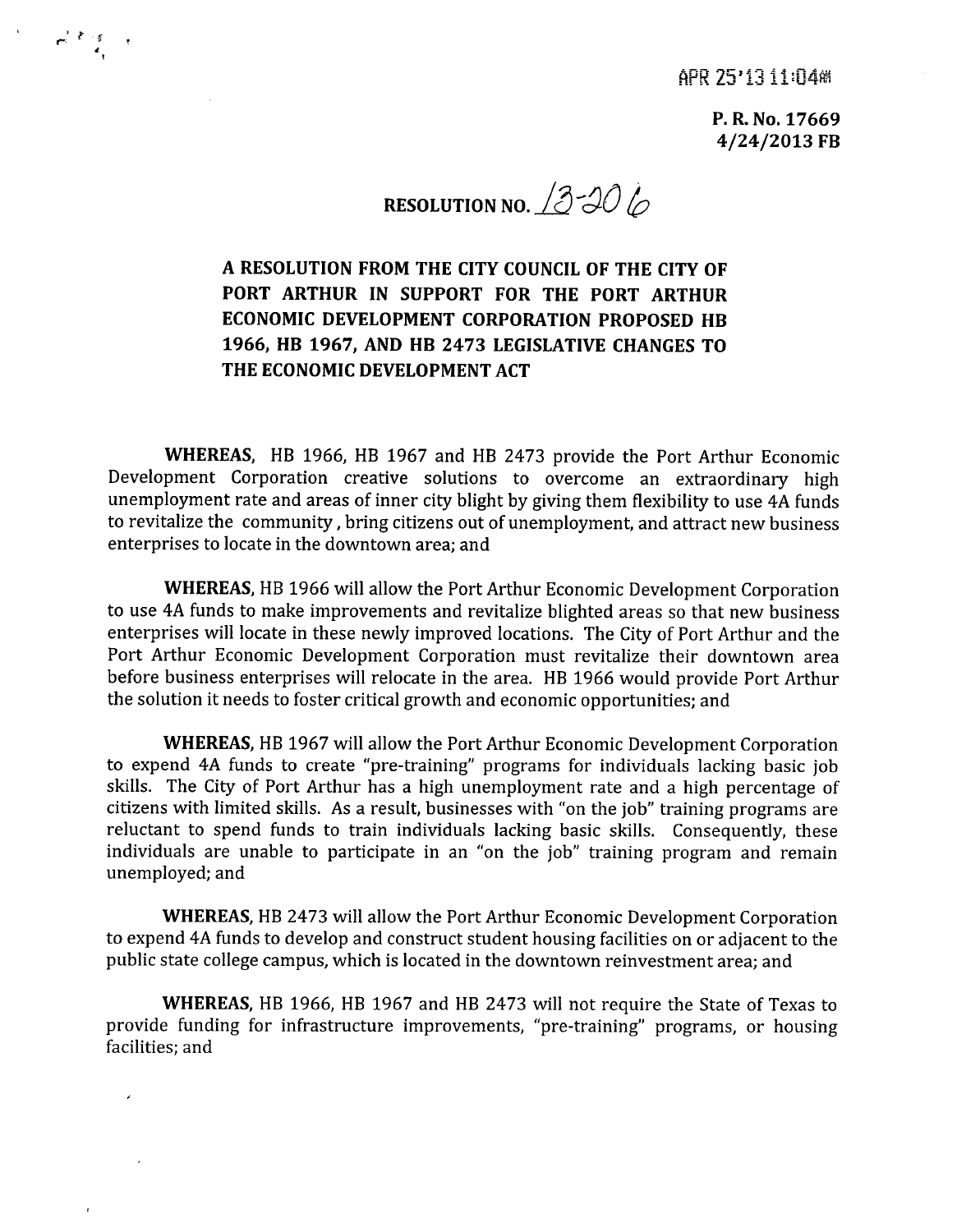WHEREAS, HB 1966, HB 1967 and HB 2473 will not require the State of Texas to provide funding for infrastructure improvements, "pre-training" programs, or housing facilities; and

WHEREAS, these bills will help the City of Port Arthur and the Port Arthur Economic Development Corporation, decrease the unemployment rate and bring new businesses into the downtown area; and

WHEREAS, HB 1966, HB 1967 and HB 2473 will provide the City of Port Arthur and the Port Arthur Economic Development Corporation creative solutions to remedy the high unemployment rate and entice businesses to relocate in the downtown area; and

WHEREAS, HB 1966. HB 1967 and HB 2473 will make it easier for the City of Port Arthur and the Port Arthur Economic Development Corporations to meet the needs of the community; and

WHEREAS, HB 1966, HB 1967, and HB 2473 will promote economic growth and opportunities.

## WHEREAS, NOW THEREFORE, BE IT RESOLVED BY THE CITY COUNCIL OF THE CITY OF PORT ARTHUR, TEXAS:

**Section 1.** That the facts and opinions in the preamble are true and correct.

**Section 2.** That the City Council of the City of Port Arthur support HB 1966, HB 1967, and HB 2473 proposed Legislative changes to the economic development act by the Port Arthur Economic Development Corporation.

**Section 3.** That a copy of the caption of this Resolution be spread upon the Minutes of the City Council.

**READ, ADOPTED AND APPROVED** on this  $\mathcal{Y}$  day of  $\lambda$   $\lambda$   $\lambda$   $\lambda$   $\lambda$   $\lambda$ . 2013, at a

Meeting of th City Council of the City of Port Arthur, Texas, by the following vote: AYES: Mayor: '. ' *dam,* Councilmember:  $\{$ 

NOES:

~~

Deloris "Bobbie" Prince, Mayor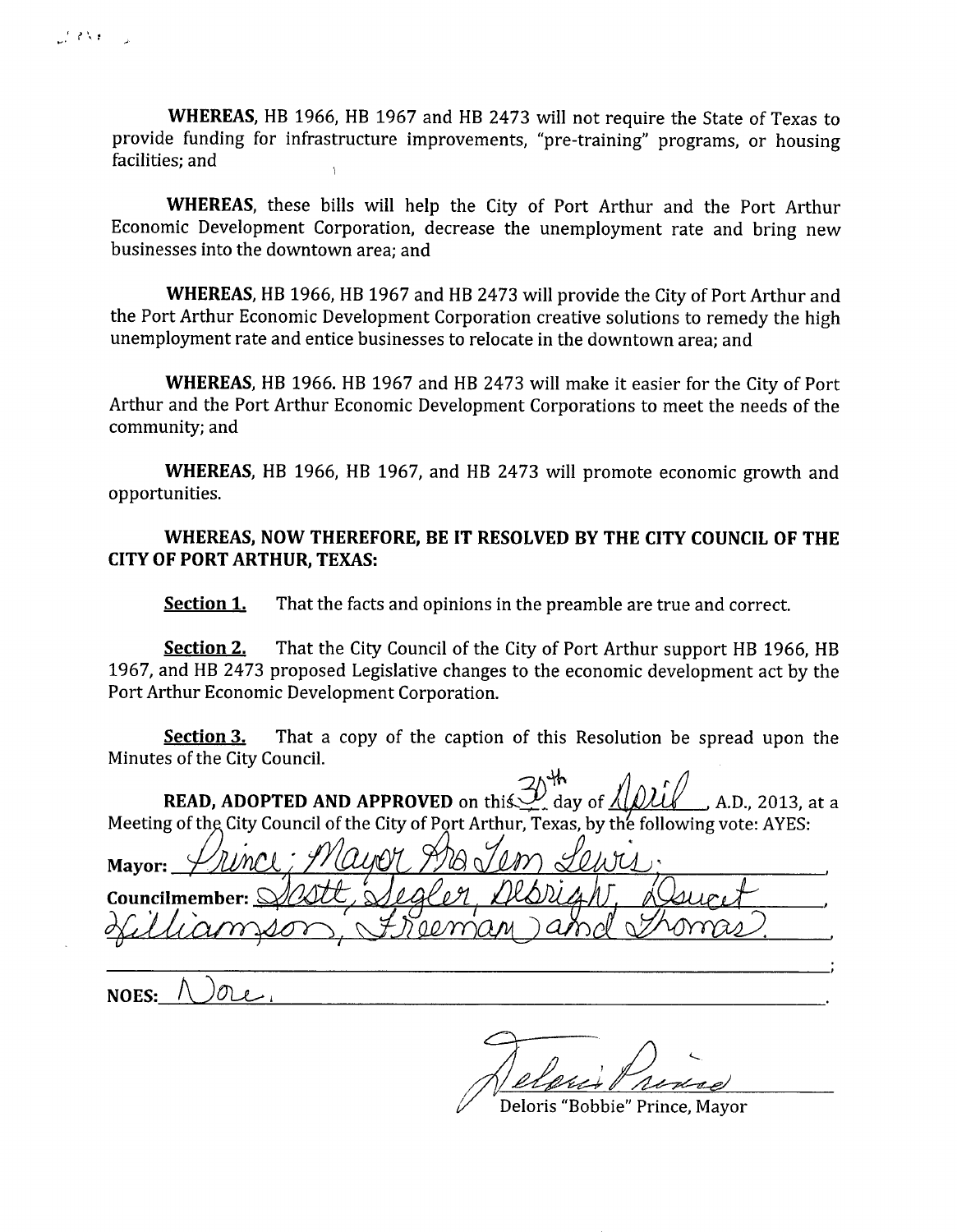ATTEST:

Sheyri Bellard, City Secretary

**APPROVED** toenl aĪ

Floyd Batiste, PAEDC CEO

APPROVED AS TO FORM:

Guy N. Goodson, PAEDC Attorney

# **APPROVED AS TO FORM:**

o

Valecia R. Tizeno, City Attorney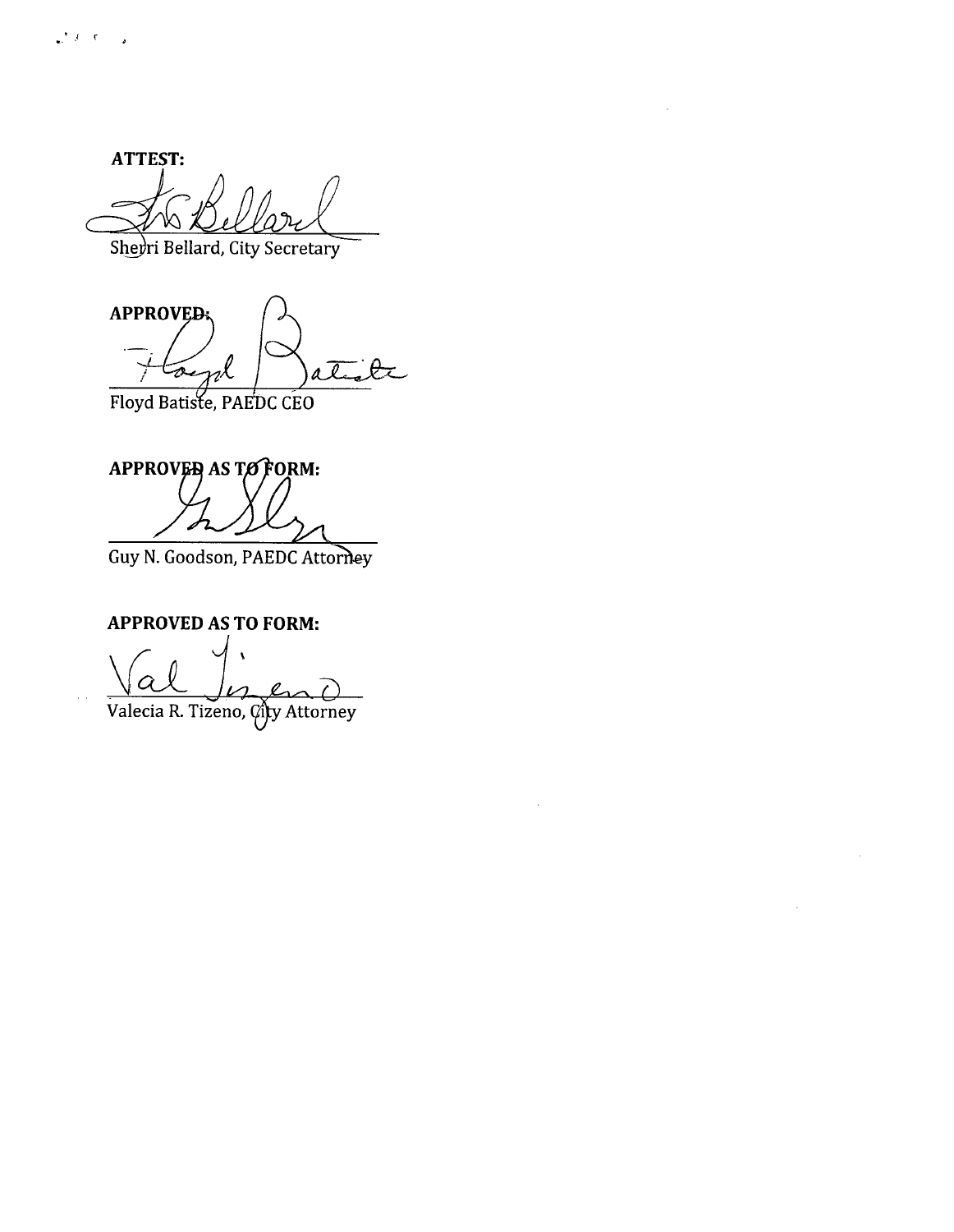Home | Newsroom | Regions | Staff Directory | Careers | Forms | e-Tools | QuickLinks Search



Home > Policy & Regulations > Travel and Relocation Policy > Per Diem > Per Diem Rates >

# **FY 2013 Per Diem Rates for Michigan**

#### (October 2012 - September 2013)



### ADDITIONAL PER DIEM TOPICS Meals & Incidental Expenses Breakdown (M&IE) FAQs State Tax Exemption Forms Factors Influencing Lodging Rates FY 2012 Per Diem Highlights Fire Safe Hotels Have a Per diem Question? Downloadable Per Diem Files

Cities not appearing below may be located within a county for which rates are listed. To determine what county a city is located in, visit the National Association of Counties (NACO) website (a non-federal website).

# You searched for: Michigan

|                                           |                                                      | Max lodging by Month (excluding taxes) |     |      |     |            |     |     |     |     |        |     |     | <b>Meals</b> |         |
|-------------------------------------------|------------------------------------------------------|----------------------------------------|-----|------|-----|------------|-----|-----|-----|-----|--------|-----|-----|--------------|---------|
| <b>Primary Destination* (1)</b>           | County $(2, 3)$                                      | 2012                                   |     | 2013 |     |            |     |     |     |     | & Inc. |     |     |              |         |
|                                           |                                                      | Oct                                    | Nov | Dec  | Jan | <b>Feb</b> | Mar | Apr | May | Jun | Jul    | Aug | Sep |              | $Exp.*$ |
| Standard Rate                             | Applies for all locations without<br>specified rates | 77                                     | 77  | 77   | 77  | 77         | 77  | 77  |     | 77  | 77     | 77  | 77  | 77           | 46      |
| Ann Arbor                                 | Washtenaw                                            | 90                                     | 90  | 90   | 90  | 90         | 90  | -90 |     | 90  | 90     | 90  | 90  | 90           | 56      |
| Benton Harbor / St. Joseph / Stevensville | Berrien                                              | 80                                     | 80  | 80   | 80  | 80         | 80  | 80  |     | 80  | 80     | 80  | 80  | 80           | 51      |
| Detroit                                   | Wayne                                                | 91                                     | 91  | 91   | 91  | 91         | 91  | 91  |     | 91  | 91     | 91  | 91  | 91           | 56      |
| East Lansing / Lansing                    | Ingham and Eaton                                     | 81                                     | 81  | 81   | 81  | 81         | 81  | 81  |     | 81  | 81     | 81  | 81  | 81           | 51      |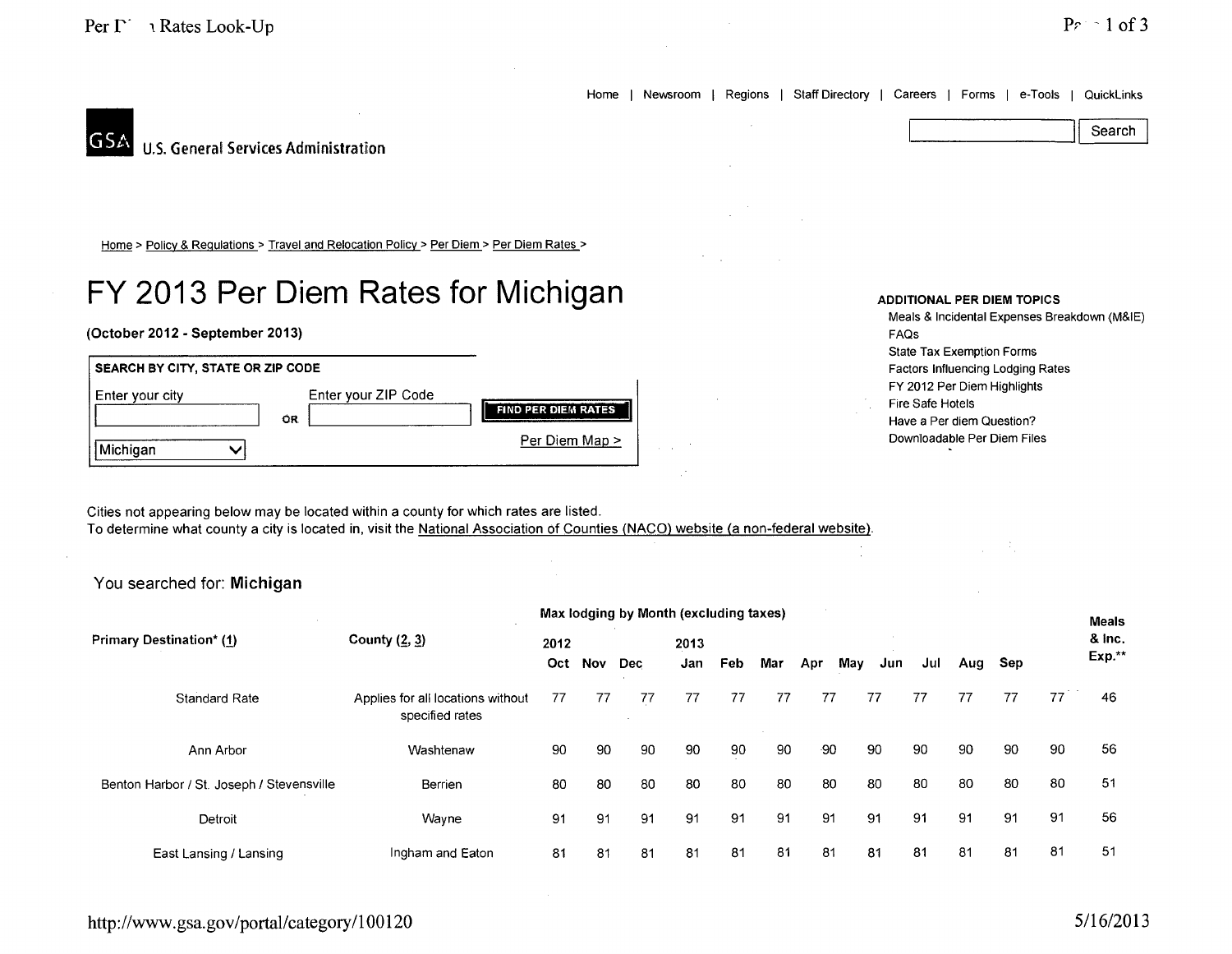| <b>Grand Rapids</b>      | Kent                        | 82 | 82 | 82 | 82 | 82 | 82 | 82 | 82 | 82 | 82  | 82  | 82 | 51 |
|--------------------------|-----------------------------|----|----|----|----|----|----|----|----|----|-----|-----|----|----|
| Holland                  | Ottawa                      | 82 | 82 | 82 | 82 | 82 | 82 | 82 | 82 | 82 | 82  | 82  | 82 | 56 |
| Kalamazoo / Battle Creek | Kalamazoo / Calhoun         | 88 | 88 | 88 | 88 | 88 | 88 | 88 | 88 | 88 | 88  | 88  | 88 | 51 |
| Mackinac Island          | Mackinac                    | 77 | 77 | 77 | 77 | 77 | 77 | 77 | 77 | 77 | 80  | 80  | 77 | 66 |
| Midland                  | Midland                     | 88 | 88 | 88 | 88 | 88 | 88 | 88 | 88 | 88 | 88  | 88  | 88 | 46 |
| Mount Pleasant           | Isabella                    | 78 | 78 | 78 | 78 | 78 | 78 | 78 | 78 | 78 | 78  | 78  | 78 | 51 |
| Muskegon                 | Muskegon                    | 77 | 77 | 77 | 77 | 77 | 77 | 77 | 77 | 93 | 93  | 93  | 77 | 46 |
| Petoskey                 | Emmet                       | 79 | 79 | 79 | 79 | 79 | 79 | 79 | 79 | 79 | 105 | 105 | 79 | 51 |
| Pontiac / Auburn Hills   | Oakland                     | 86 | 86 | 86 | 86 | 86 | 86 | 86 | 86 | 86 | 86  | 86  | 86 | 56 |
| South Haven              | Van Buren                   | 77 | 77 | 77 | 77 | 77 | 77 | 77 | 77 | 92 | 92  | 92  | 77 | 56 |
| Traverse City and Leland | Grand Traverse and Leelanau | 77 | 77 | 77 | 77 | 77 | 77 | 77 | 77 | 77 | 120 | 120 | 77 | 51 |

\* NOTE: Traveler reimbursement is based on the location of the work activities and not the accommodations, unless lodging is not available at the work activity, then the agency may authorize the rate where lodging is obtai \*\* Meals and Incidental Expenses. see Breakdown of M&IE Expenses for important information on first and last days of travel.

| <b>CONTACTS</b>                 | <b>NEED MORE INFORMATION?</b>                                                          | <b>RELATED TOPICS</b>                               |
|---------------------------------|----------------------------------------------------------------------------------------|-----------------------------------------------------|
| <b>Additional Contacts for</b>  | Rates for Alaska, Hawaii, U.S.<br>Territories and Possessions (set by<br>DoD)          | <b>Travel Resources</b><br>E-Gov Travel<br>FedRooms |
| <b>Travel Management Policy</b> | Rates in Foreign Countries (Set by<br>State Dept.)<br>Federal Travel Regulations (FTR) | POV Mileage Reimbursement Rates                     |
| Last Reviewed 2013-02-08        |                                                                                        |                                                     |
|                                 | Print X Email Stravorites T Twitter T Facebook C Share                                 |                                                     |
|                                 |                                                                                        | <b>Contractor</b>                                   |

 $\sim 10^{-1}$ 

 $\mathcal{F}_{\mathcal{A}}$  .

 $\sim$   $\sim$ 

Help | Sitemap | Accessibility Aids | Linking | Privacy and Security | Contact Us

 $\sim$